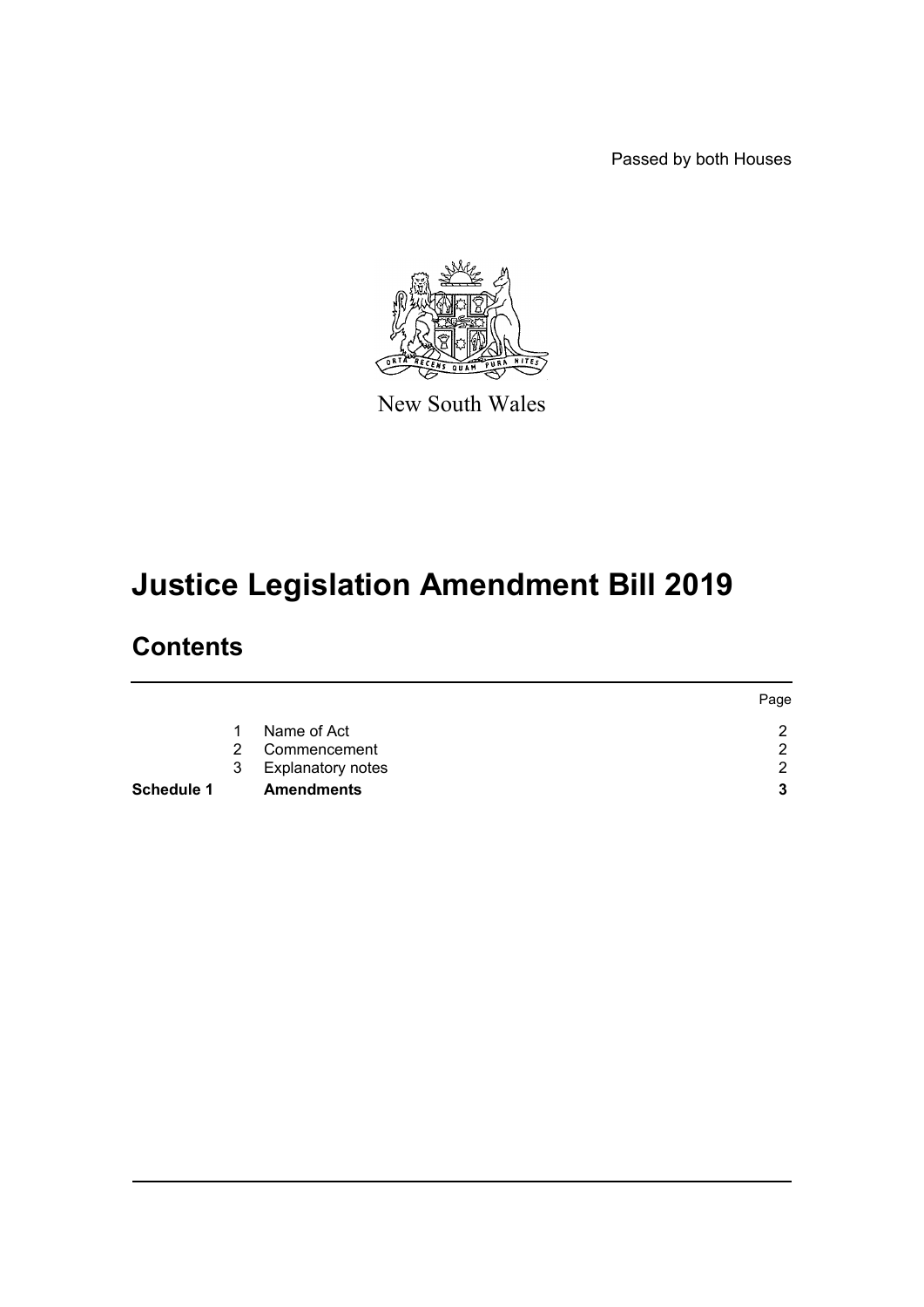*I certify that this public bill, which originated in the Legislative Assembly, has finally passed the Legislative Council and the Legislative Assembly of New South Wales.*

> *Clerk of the Legislative Assembly. Legislative Assembly, Sydney,* , 2019



New South Wales

# **Justice Legislation Amendment Bill 2019**

Act No , 2019

An Act to amend various Acts and regulations relating to courts, crimes and other Stronger Communities portfolio matters.

*I have examined this bill and find it to correspond in all respects with the bill as finally passed by both Houses.*

*Assistant Speaker of the Legislative Assembly.*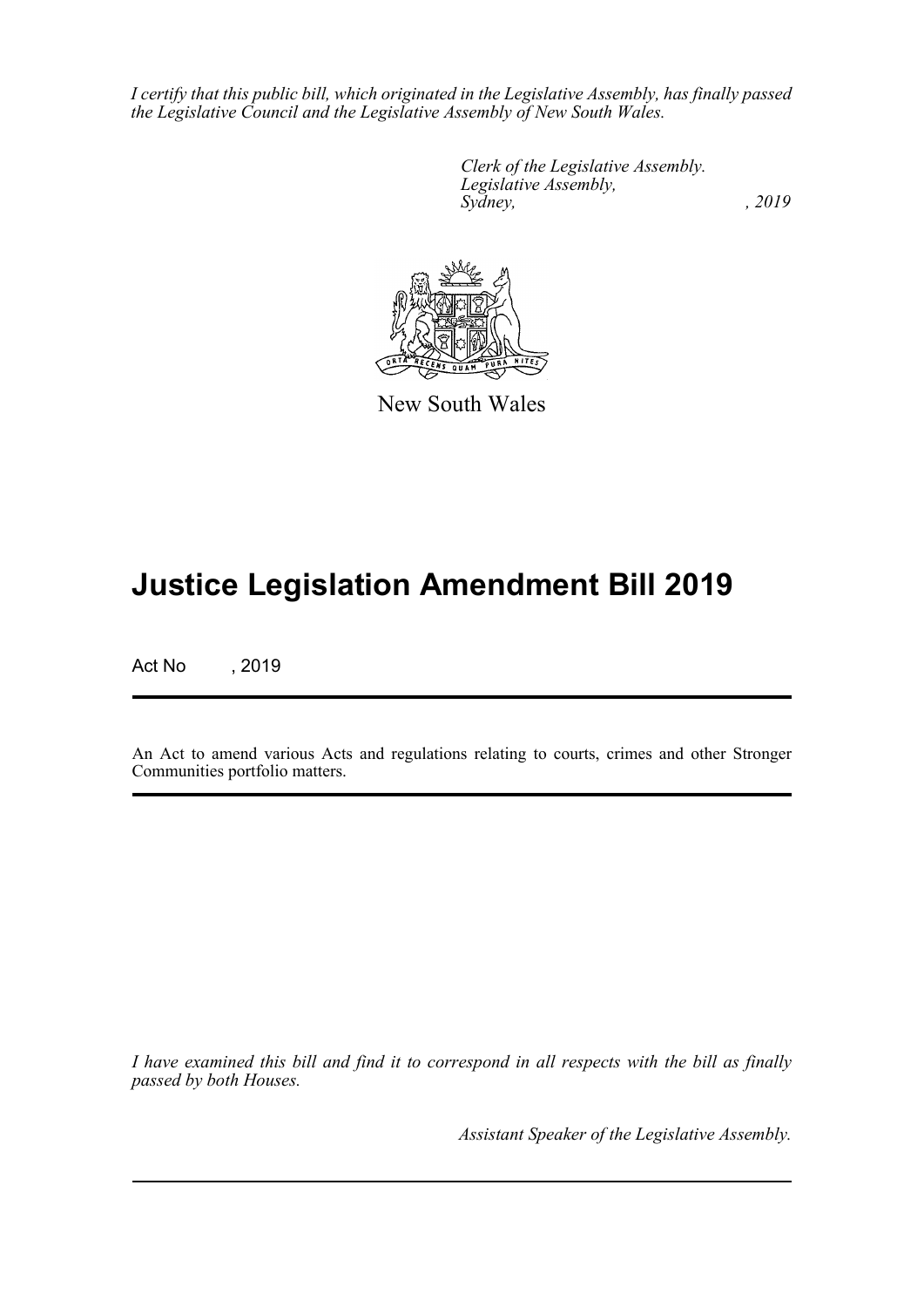Justice Legislation Amendment Bill 2019 [NSW]

#### <span id="page-2-0"></span>**The Legislature of New South Wales enacts—**

#### **1 Name of Act**

This Act is the *Justice Legislation Amendment Act 2019*.

#### <span id="page-2-1"></span>**2 Commencement**

- (1) This Act commences on the date of assent to this Act, except as provided by this section.
- (2) Schedule 1.4[1] and [2], 1.15 and 1.16 commence on a day or days to be appointed by proclamation.
- (3) Schedule 1.14 commences on 7 December 2019 or the date of assent to this Act, whichever is later.

#### <span id="page-2-2"></span>**3 Explanatory notes**

The matter appearing under the heading "Explanatory note" in Schedule 1 does not form part of this Act.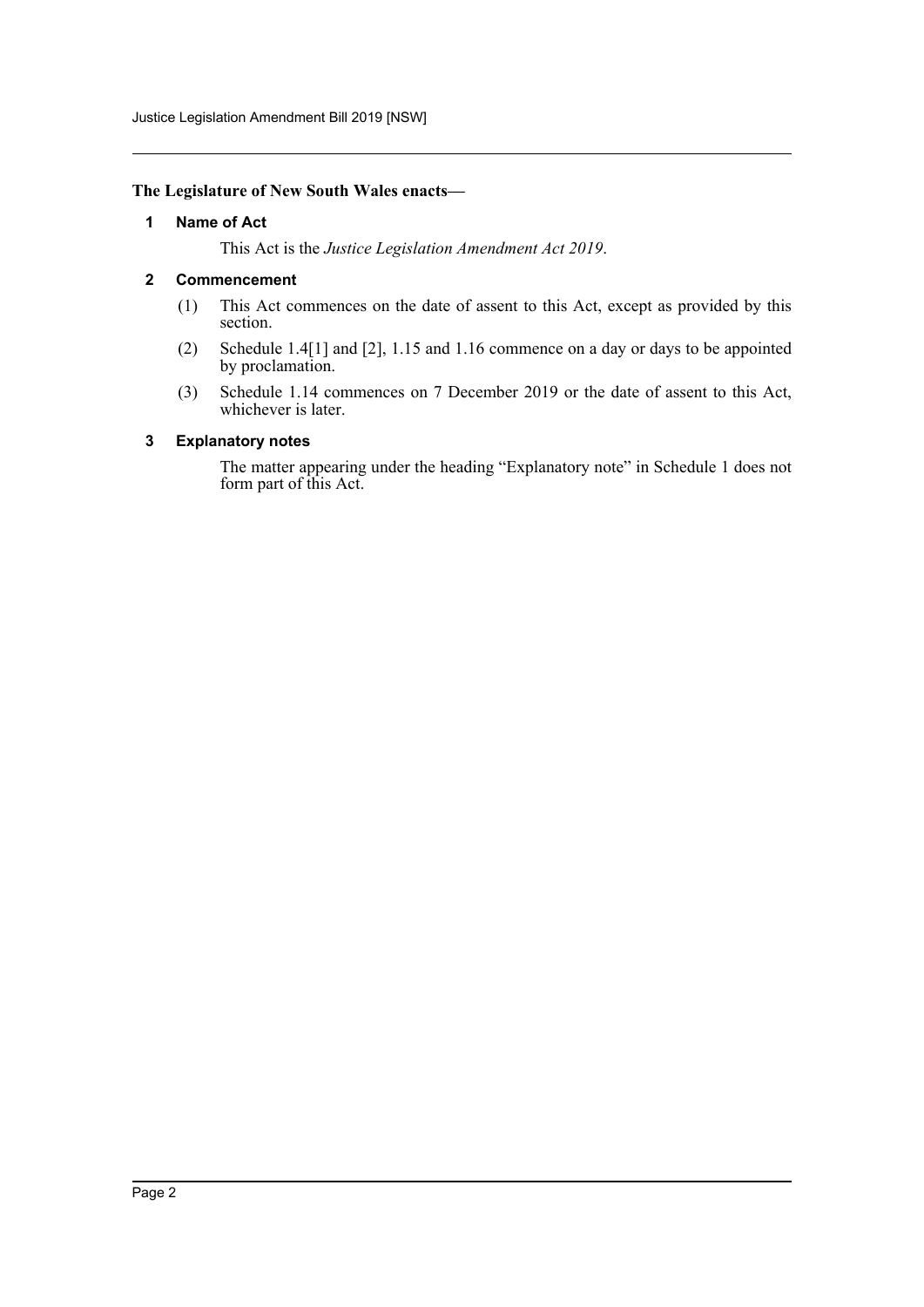# <span id="page-3-0"></span>**Schedule 1 Amendments**

# **1.1 Anti-Discrimination Act 1977 No 48**

## **[1] Section 94B Calculation of time**

Omit "is taken to run from, and includes, the fourth day after the notice was posted".

Insert instead "is, unless evidence sufficient to raise doubt is adduced to the contrary, taken to run from, and includes, the seventh working day after the notice was posted".

## **[2] Section 94B(2)**

Insert at the end of section 94B—

(2) In this section—

*working day* means a day that is not—

- (a) a Saturday or Sunday, or
- (b) a public holiday or a bank holiday in the place to which the notice was addressed.

#### **Explanatory note**

The proposed amendments provide that a notice given by post is, in the absence of contrary evidence sufficient to raise doubt, presumed to have been given 7 working days after it is sent, rather than 4 days. This maintains consistency with section 76(1)(b) of the *Interpretation Act 1987*, which was amended in 2018 as a consequence of changes to Australia Post delivery times.

# **1.2 Children (Criminal Proceedings) Act 1987 No 55**

#### **Section 27 Application of Criminal Procedure Act 1986 and other Acts**

Insert at the end of section 27(2B)—

**Note.** Part 2 of Chapter 3 of the *Criminal Procedure Act 1986*, which deals with committal proceedings, applies to serious children's indictable offences.

#### **Explanatory note**

The proposed amendment inserts a note to clarify that committal proceedings for serious children's indictable offences are dealt with under the *Criminal Procedure Act 1986*.

# **1.3 Children (Detention Centres) Act 1987 No 57**

#### **[1] Section 3 Definitions**

Omit the definitions of *Chief Executive, Justice and Forensic Mental Health Network* and *Justice and Forensic Mental Health Network* from section 3(1).

Insert instead, respectively—

*Chief Executive, Justice Health and Forensic Mental Health Network* means the person for the time being holding office or acting as the chief executive of the Justice Health and Forensic Mental Health Network under the *Health Services Act 1997*.

*Justice Health and Forensic Mental Health Network* means the statutory health corporation of that name specified in Schedule 2 to the *Health Services Act 1997*.

# **[2] Section 3(1)**

Insert in alphabetical order—

*Victims Register* means the register kept under section 100A.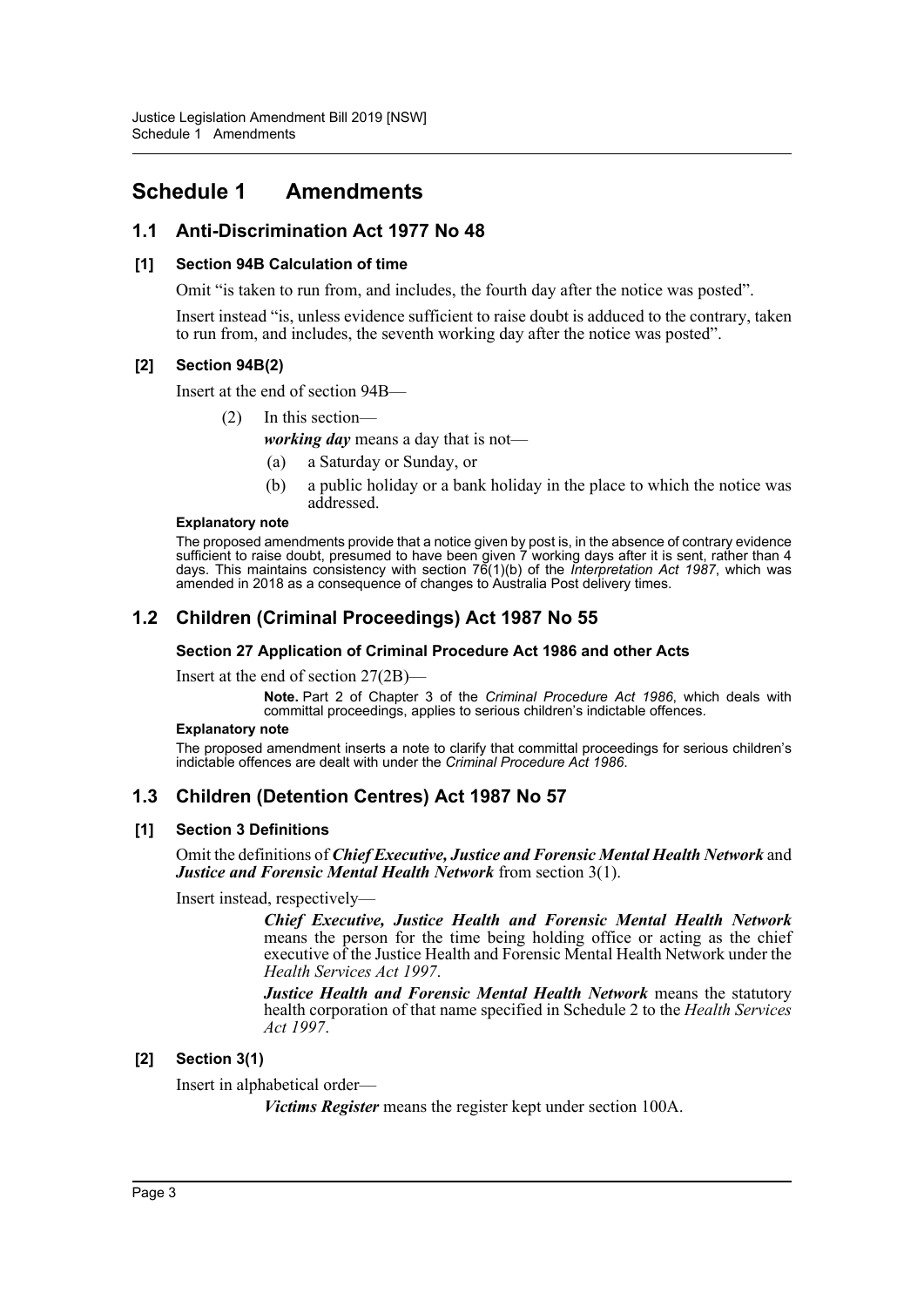## **[3] Section 8A Official Visitors**

Omit "2 years" from section 8A(3). Insert instead "4 years".

## **[4] Sections 27(2) and (5) and 37E–37H**

Insert "Health" after "Justice" wherever occurring.

## **[5] Sections 100A–100D**

Insert after section 100—

## **100A Victims Register**

- (1) There is to be a Victims Register.
- (2) There are to be recorded in the Victims Register the names of victims of juvenile offenders who have requested that they be given notice of the possible release of the juvenile offender concerned.
- (3) The Victims Register is to be kept by the government agency—
	- (a) prescribed by the regulations, or
	- (b) if the regulations do not prescribe an agency—designated by the Minister.
- (4) The regulations may make provision for or with respect to—
	- (a) the keeping of the Victims Register, and
	- (b) the manner in which a notice to victims may or must be given under this Act and the circumstances (if any) in which a notice need not be given, and
	- (c) the identification of a person who is a victim for the purposes of this Act, including—
		- (i) the determination of the persons who are family representatives of a victim, and
		- (ii) the provision, by a person claiming to be a victim, of evidence of the person's identity and of the circumstances by which the person claims to be a victim.
- (5) In this section—

*juvenile offender* means—

- (a) a person subject to control, or
- (b) a person who is serving a sentence of imprisonment and who was under the age of 18 years when the person committed the offence.

#### *victim*—

- (a) means—
	- (i) in relation to a juvenile offender—a victim of an offence for which the juvenile offender has been sentenced or of any offence taken into account under Division 3 of Part 3 of the *Crimes (Sentencing Procedure) Act 1999*, or
	- (ii) if the victim referred to in subparagraph (i) is dead or under any incapacity or in such circumstances as may be prescribed by the regulations—a family representative of a victim, and
- (b) includes a person who suffers actual physical bodily harm, mental illness or nervous shock, or whose property is deliberately taken, destroyed or damaged, as a direct result of an act committed, or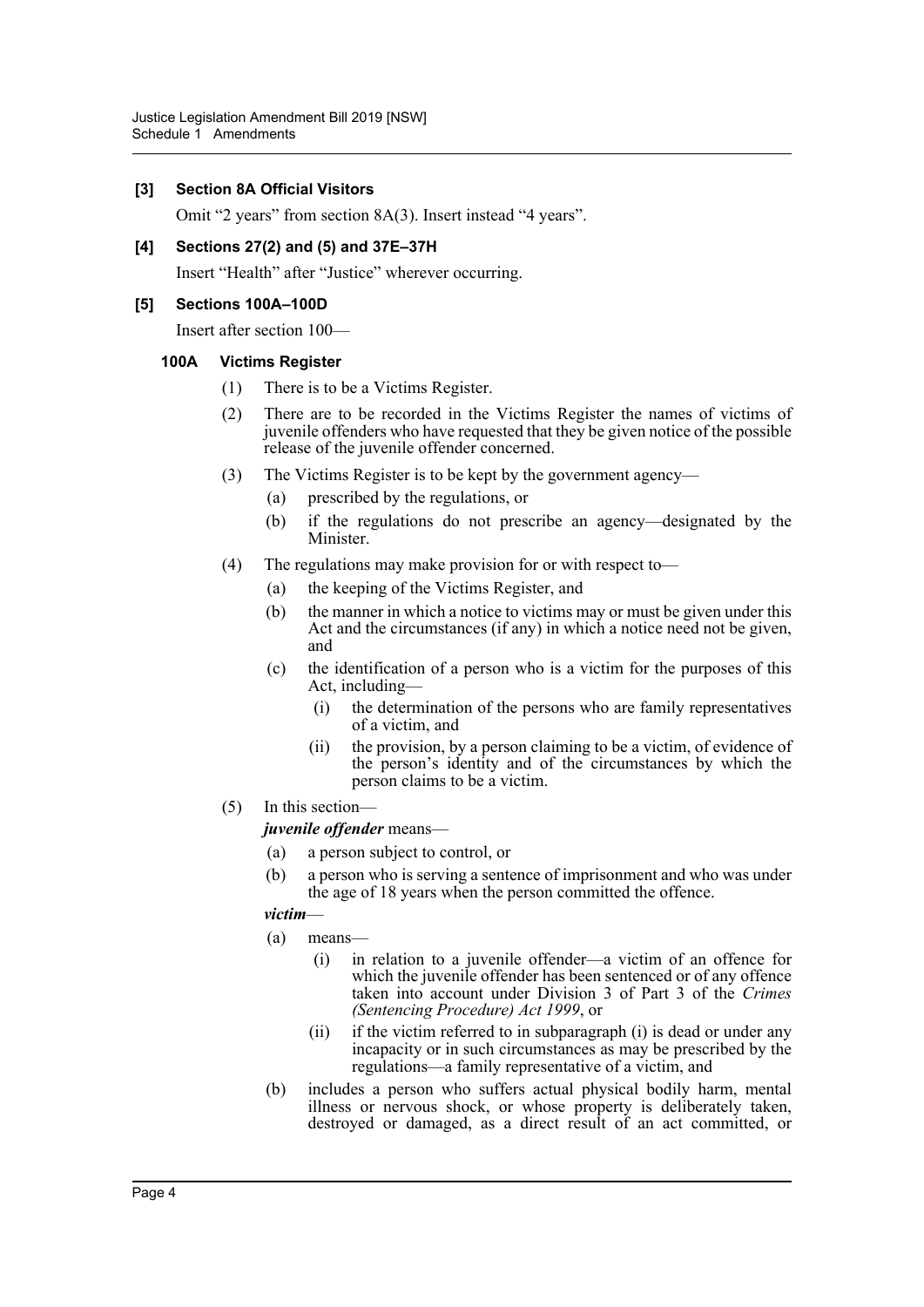apparently committed, by the juvenile offender in the course of an offence.

#### **100B Notification to victims of parole consideration**

- (1) The government agency that keeps the Victims Register must give notice to any victim of a serious young offender, within the meaning of Part 4B, whose name is recorded in the Victims Register if—
	- (a) the serious young offender is due for consideration of whether or not the serious young offender should be released on parole, or
	- (b) the serious young offender is eligible for, or has applied for, release on parole.
- (2) The notice is to be given subject to and in accordance with the regulations.
- (3) Without limiting subsection (2), the notice must contain the following information—
	- (a) the matter being notified,
	- (b) that the victim may make a submission to the Children's Court about the matter,
	- (c) the form that a submission may take,
	- (d) the period within which a submission must be made,
	- (e) that the Children's Court will consider a submission made before the end of that period.
- (4) The Children's Court must consider any submission made in accordance with this section.
- (5) The government agency that keeps the Victims Register is not required to give notice of a matter under this section if the matter required to be notified to the victim is included in any other requirement to give notice under this Act.
- (6) A failure by the government agency that keeps the Victims Register to comply with this section does not affect the validity of any decision of, or order made by, the Children's Court.

#### **100C Notification to victims of leave consideration**

- (1) The government agency that keeps the Victims Register must give notice to any victim of a serious young offender, within the meaning of Part 4B, whose name is recorded in the Victims Register if the Review Panel has been asked to provide advice or make a recommendation about whether or not the Secretary should make an order in relation to the serious young offender under section  $24(1)$ .
- (2) The notice is to be given subject to and in accordance with the regulations.
- (3) Without limiting subsection (2), the notice must contain the following information—
	- (a) the matter being notified,
	- (b) that the victim may make a submission to the Review Panel about the matter,
	- (c) the form that a submission may take,
	- (d) the period within which a submission must be made,
	- (e) that the Review Panel will consider a submission made before the end of that period.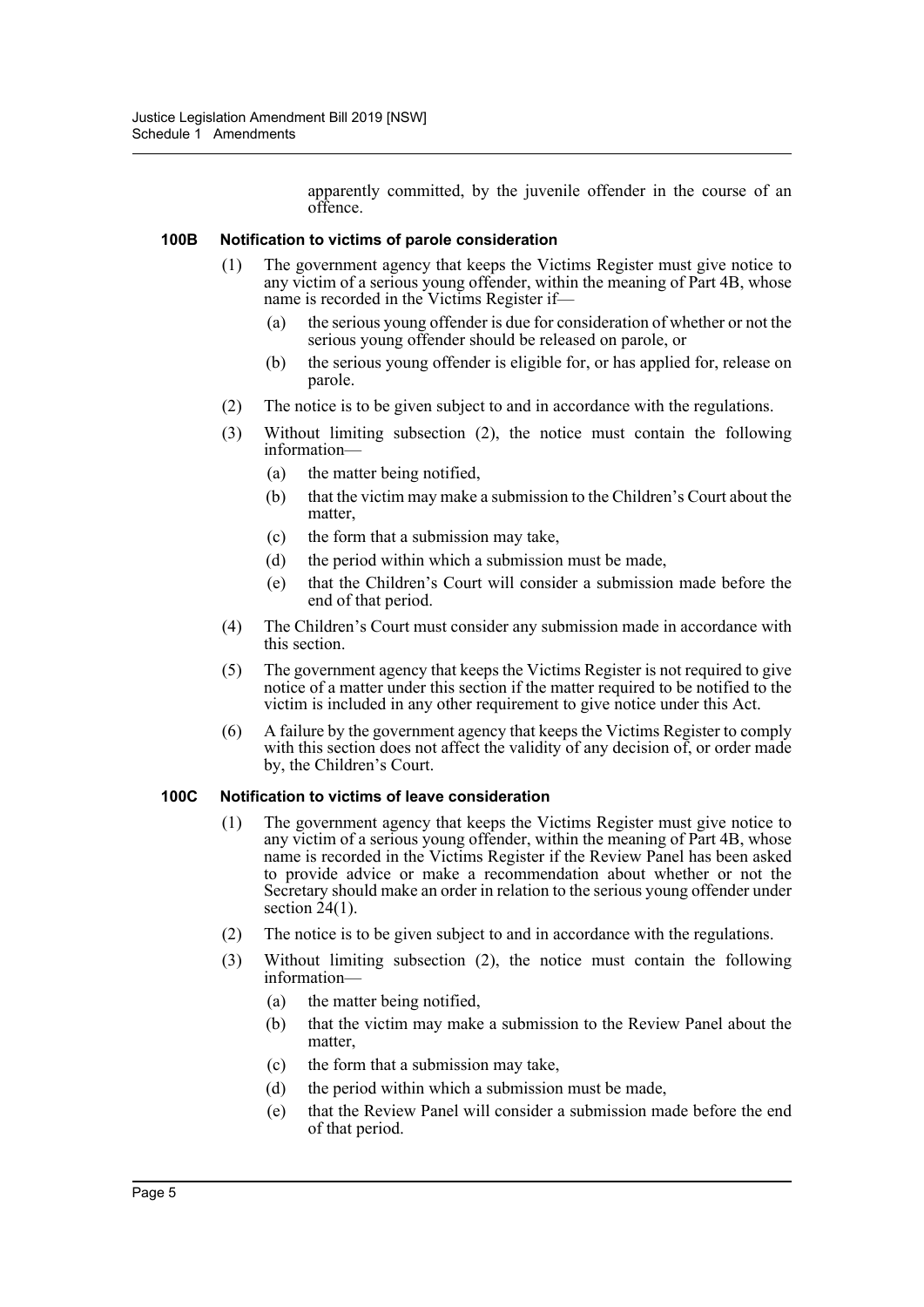- (4) The Review Panel must consider any submission made in accordance with this section.
- (5) The government agency that keeps the Victims Register is not required to give notice of a matter under this section if the matter required to be notified to the victim is included in any other requirement to give notice under this Act.
- (6) A failure by the government agency that keeps the Victims Register to comply with this section does not affect the validity of any advice given or recommendation made by the Review Panel.

#### **100D Information to be provided to victims**

- (1) The Secretary may, if requested to do so by a victim of a juvenile offender whose name is recorded in the Victims Register or at the Secretary's discretion, provide the following information to the victim—
	- (a) any change to the juvenile offender's earliest possible release date,
	- (b) the discharge of the juvenile offender from detention,
	- (c) the general area of the juvenile offender's residence following the juvenile offender's discharge from detention,
	- (d) the transfer of a juvenile offender from a detention centre to a correctional centre or mental health facility,
	- (e) the death of the juvenile offender while serving a sentence or released on parole,
	- (f) the escape of the juvenile offender while serving a sentence,
	- (g) the failure of the juvenile offender to return from leave to be absent,
	- (h) the apprehension of the juvenile offender following the juvenile offender's escape while serving a sentence or failure to return from leave to be absent,
	- (i) a decision by the Secretary to grant the juvenile offender leave under section  $24(1)$ .
- (2) The government agency that keeps the Victims Register must give notice to a victim of a juvenile offender who is recorded in the Victims Register of the following matters relating to the juvenile offender—
	- (a) that the Children's Court or the Governor has made a parole order releasing the juvenile offender on parole and the date of the release,
	- (b) that the juvenile offender is eligible for release on parole in accordance with a statutory parole order and the date of the release,
	- (c) any additional conditions placed on the parole order,
	- (d) that the conditions of the parole order have been changed, and particulars of the change,
	- (e) that the juvenile offender's parole has been revoked.
- (3) The information or notice is to be given in writing to the victim.
- (4) Notice of the revocation of an order is not required to be given under this section until any review of that order has been finally determined.
- (5) The Secretary and the government agency that keeps the Victims Register are not required to provide information or give notice under this section of any matter if the matter is included in any other requirement to give notice under this Act to the victim.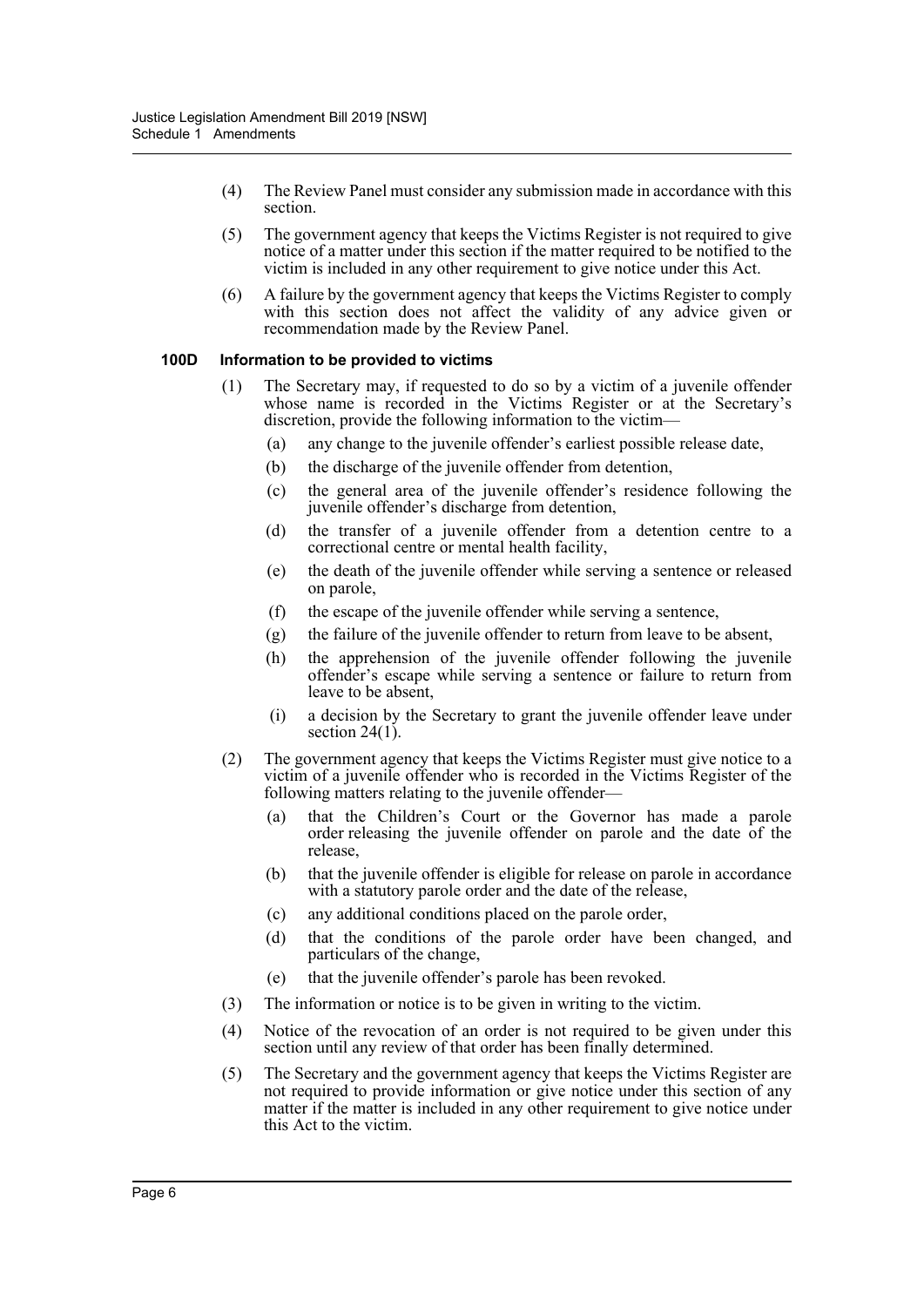# (6) In this section—

- *juvenile offender* means—
	- (a) a person subject to control, or
	- (b) a person who is serving a sentence of imprisonment and who was under the age of 18 years when the person committed the offence.

*mental health facility* has the same meaning as it has in the *Mental Health Act 2007*.

#### **Explanatory note**

Items [1] and [4] of the proposed amendments correct references to the Justice Health and Forensic Mental Health Network.

Item [3] extends the maximum term of appointment of an Official Visitor from 2 to 4 years.

Item [5] establishes a Victims Register for victims of young offenders and enables those victims to be provided with certain information about the parole and movement of young offenders, consistent with the Charter of Victims Rights in the *Victims Rights and Support Act 2013*. Item [2] makes consequential amendment.

# **1.4 Coroners Act 2009 No 41**

#### **[1] Section 6 Meaning of "reportable death"**

Omit section  $6(1)(d)$  and  $(2)$ .

## **[2] Section 88A**

Insert after section 88—

#### **88A Preliminary examination of remains of deceased person**

- (1) A pathologist may carry out (or arrange for another person to carry out) a preliminary examination in relation to the remains of a deceased person even if a post mortem investigation direction has not been given authorising the examination.
- (2) A preliminary examination in relation to the remains of a deceased person may only involve any one or more of the following—
	- (a) a visual examination of the remains (including a dental examination),
	- (b) the collection and review of information, including personal and health information relating to the deceased person or the death of the person,
	- (c) the taking of samples of bodily fluid, including blood, urine, saliva, vitreous humour and mucus samples from the remains (which may require an incision to be made) and the testing of those samples,
	- (d) the imaging of the remains, including the use of computed tomography (CT scan), magnetic resonance imaging (MRI scan), x-rays, ultrasound and photography,
	- (e) the taking of samples from the surface of the remains (including swabs from wounds and inner cheek, hair samples and samples from under fingernails and from the skin) and the testing of those samples,
	- (f) the fingerprinting of the remains,
	- (g) any other procedure that is not a dissection, the removal of tissue or invasive in any other way.

#### **[3] Section 101E Members of Team**

Insert after section 101E(3)(f)—

(g) the Legal Aid Commission of New South Wales.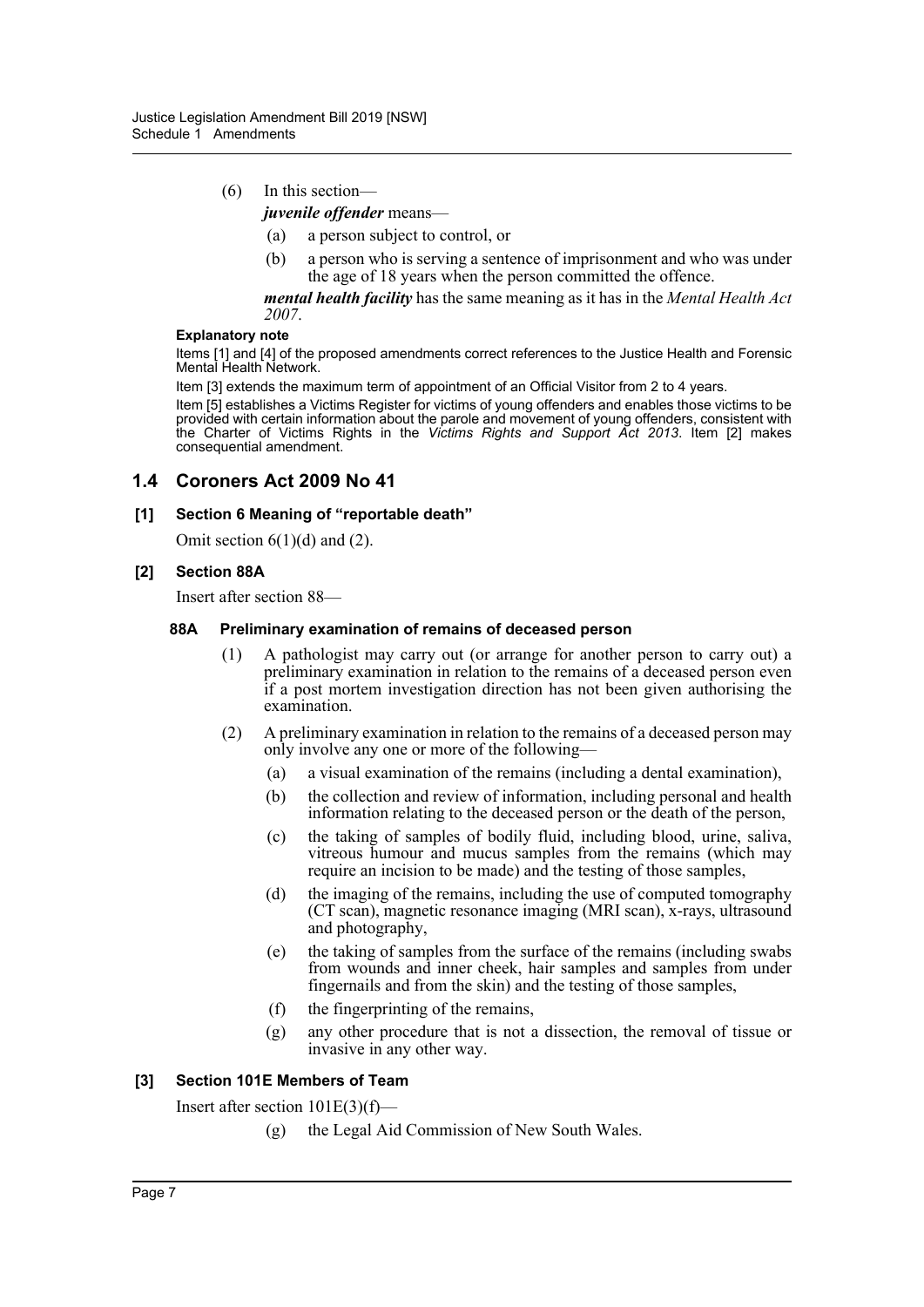## **[4] Schedule 2 Savings, transitional and other provisions**

Insert at the end of the Schedule, with appropriate Part and clause numbering—

# **Part Provisions consequent on enactment of Justice Legislation Amendment Act 2019**

## **Definitions**

In this Part—

*amending Act* means the *Justice Legislation Amendment Act 2019*. *repeal day* means the day on which section  $6(1)(d)$  is repealed by the amending Act.

## **Application of amendment to section 6**

- (1) A death of a kind referred to in section  $6(1)(d)$  occurring before the repeal day continues to be a reportable death for the purposes of this Act despite the repeal of that paragraph by the amending Act.
- (2) Accordingly—
	- (a) any obligations under this Act immediately before the repeal day to report those deaths continue on and after that day, and
	- (b) section 38(2) continues to apply in relation to those deaths.

## **Application of section 88A**

Section 88A (as inserted by the amending Act) applies only in relation to deceased persons who died on or after the day the section commenced.

#### **Explanatory note**

Item [1] of the proposed amendments removes a requirement to treat as a reportable death any death occurring in circumstances where the deceased person had not been attended by a medical practitioner during the period of 6 months immediately before the person's death.

Item [2] enables pathologists to conduct certain non-invasive preliminary examinations of the remains of deceased persons without having to obtain authority from a post mortem investigation direction.

Item [3] provides that the Domestic Violence Death Review Team is to include representatives of the Legal Aid Commission of New South Wales.

Item [4] inserts provisions of a savings or transitional nature as a consequence of proposed amendments to the *Coroners Act 2009* in items [1] and [2].

# **1.5 Court Security Act 2005 No 1**

#### **Section 4 Definitions**

Insert after paragraph (c) of the definition of *recording device* in section 4(1)—

(d) a portable document scanner.

#### **Explanatory note**

The proposed amendment includes a portable document scanner as a type of recording device that is prohibited from use to record images or sound (or both) in court premises and that may be confiscated by security officers.

# **1.6 Crimes Act 1900 No 40**

#### **[1] Section 80AF Uncertainty about time when sexual offence against child occurred**

Omit section 80AF(2). Insert instead—

(2) In such a case, a person may be prosecuted in respect of the conduct under any of those sexual offences (except one that has a higher maximum penalty than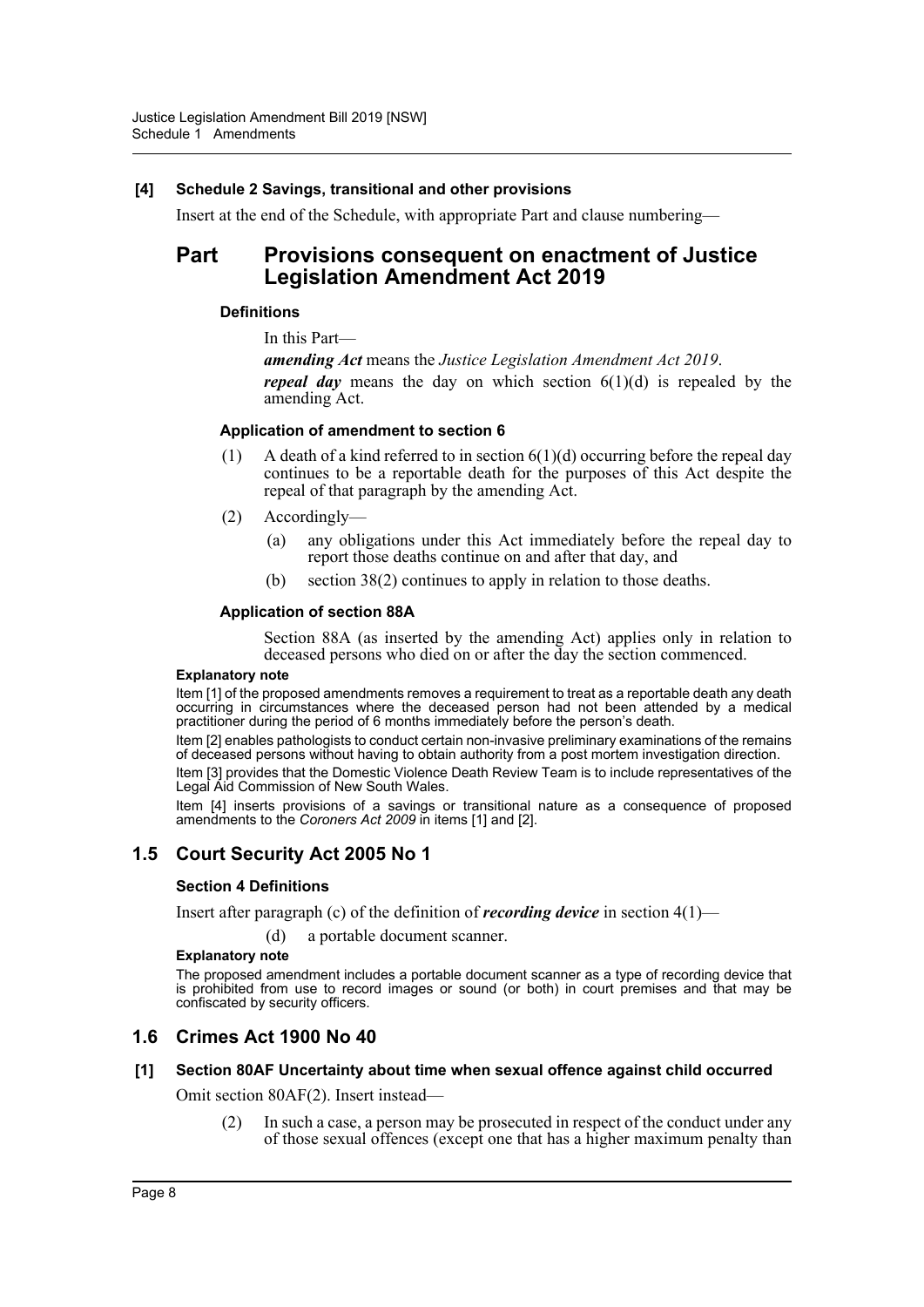any one or more of the other offences) regardless of when during that period the conduct actually occurred.

- (2A) In prosecuting an offence referred to in subsection (2)—
	- (a) any requirement to establish that the offence charged was in force is satisfied if the prosecution can establish that the offence was in force at some time during that period, and
	- (b) any requirement to establish that the victim was of a particular age is satisfied if the prosecution can establish that the victim was of that age at some time during that period.

# **[2] Part 6B**

Insert after Part 6A—

# **Part 6B Terrorism**

## **310I Definitions**

In this Part:

*Commonwealth Criminal Code* means the Criminal Code set out in the Schedule to the *Criminal Code Act 1995* of the Commonwealth.

*terrorist organisation* and *member of a terrorist organisation* have the meaning they are given by section 102.1 of the Commonwealth Criminal Code.

## **310J Membership of terrorist organisation**

- (1) A person commits an offence if—
	- (a) the person intentionally is a member of a terrorist organisation, and
	- (b) the organisation is a terrorist organisation, and
	- (c) the person knows the organisation is a terrorist organisation.

Maximum penalty: Imprisonment for 10 years.

(2) Subsection (1) does not apply if the person proves that he or she took all reasonable steps to cease to be a member of the organisation as soon as practicable after the person knew that the organisation was a terrorist organisation.

## **310K Multiplicity of offences**

If—

- (a) an act or omission is an offence against both this Part and the Commonwealth Criminal Code, and
- (b) the offender has been punished for that offence under the Commonwealth Criminal Code,

the offender is not liable to be punished for the offence under this Part.

#### **[3] Schedule 11 Savings, transitional and other provisions**

Insert at the end of the Schedule, with appropriate Part and clause numbering—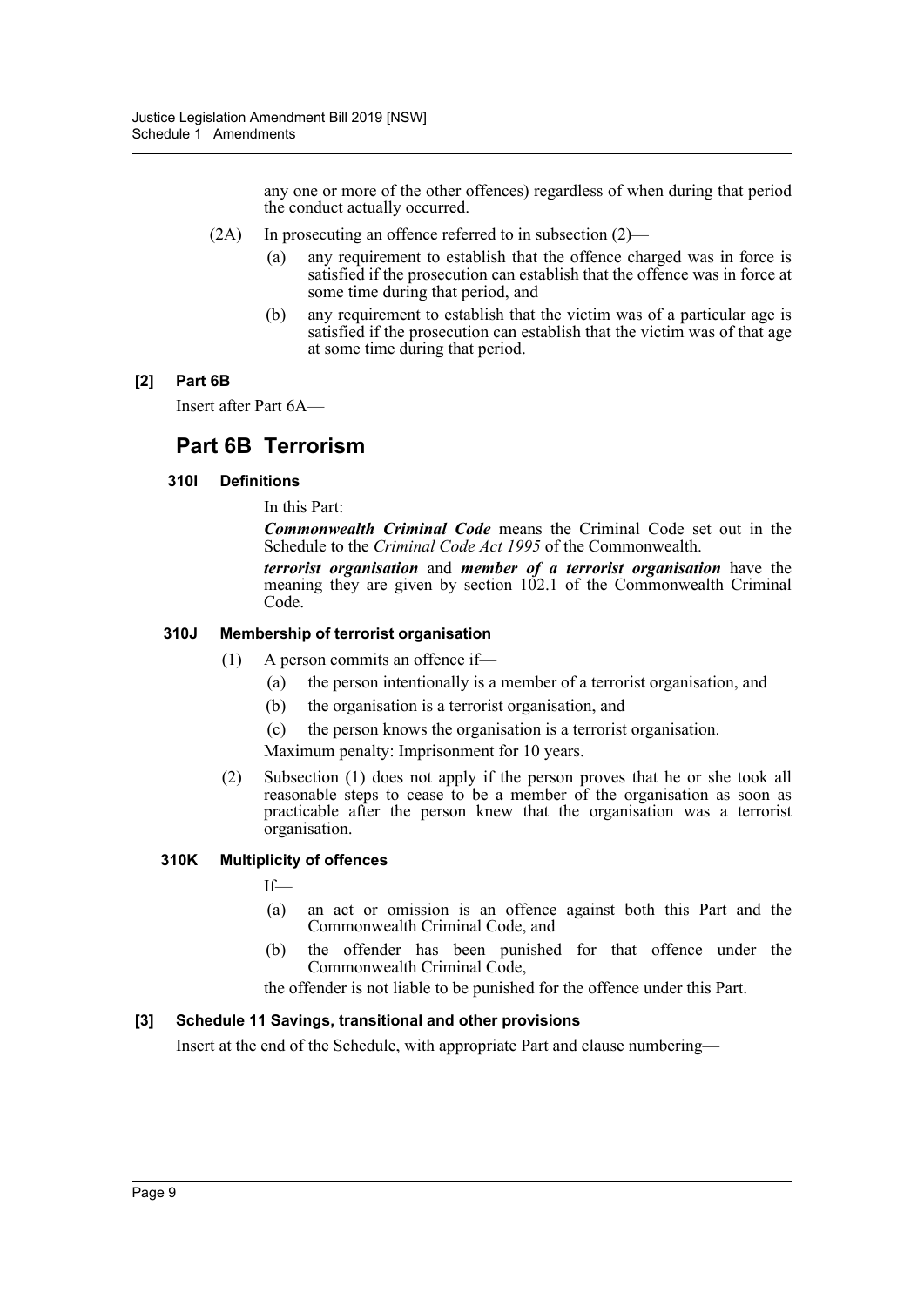# **Part Justice Legislation Amendment Act 2019**

## **Re-enactment of Part 6B**

- (1) Part 6B, as inserted by the amending Act, is taken to have commenced on 13 September 2019.
- (2) Accordingly, anything that would have constituted an offence against section 310J, as inserted by the amending Act, during the relevant period had that section been in force is taken to constitute an offence against the section.
- (3) In this clause—

*amending Act* means the *Justice Legislation Amendment Act 2019*. *relevant period* means the period—

- (a) commencing on 13 September 2019, and
- (b) ending immediately before the day on which Part 6B is inserted by the amending Act.

#### **Explanatory note**

Item [1] of the proposed amendments clarifies that the prosecution of a sexual offence against a child in circumstances where the exact date on which the alleged conduct occurred is uncertain may be brought where the potentially applicable sexual offences have the same maximum penalty (and is not limited to circumstances where those offences have different maximum penalties). In this case, the prosecution may be brought under any of those sexual offences.

Item [2] re-enacts Part 6B (Terrorism) of the *Crimes Act 1900*, which was repealed on 13 September 2019. Item [3] provides for the re-enacted Part to be taken to have commenced on the day of that repeal.

# **1.7 Crimes (Administration of Sentences) Act 1999 No 93**

# **[1] Section 4 Application of Part**

Insert at the end of section  $4(1)(f)$ —

, and

(g) any person whose release from custody has been delayed in accordance with section  $8(2)(b)$  or  $(2A)$ .

#### **[2] Section 257 Disclosure of information**

Insert ", or to which the person otherwise has or had access," after "information obtained" in section 257(1).

#### **[3] Section 257A Authority to disclose and exchange certain information**

Insert ", or to which the Commissioner otherwise has or had access," after "by the Commissioner" in section 257A(1).

# **[4] Schedule 4 Official Visitors**

Omit "2 years" from clause 2. Insert instead "4 years".

#### **Explanatory note**

Item [1] of the proposed amendments clarifies that a person whose release from custody has been delayed with the person's consent continues to be held in custody as an inmate until the day of the person's release.

Items [2] and [3] clarify that the provisions limiting or authorising the disclosure of information apply in relation to information to which a person or the Commissioner of Corrective Services has or had access in connection with the administration or execution of the *Crimes (Administration of Sentences) Act 1999*.

Item [4] extends the maximum term of appointment of an Official Visitor from 2 to 4 years.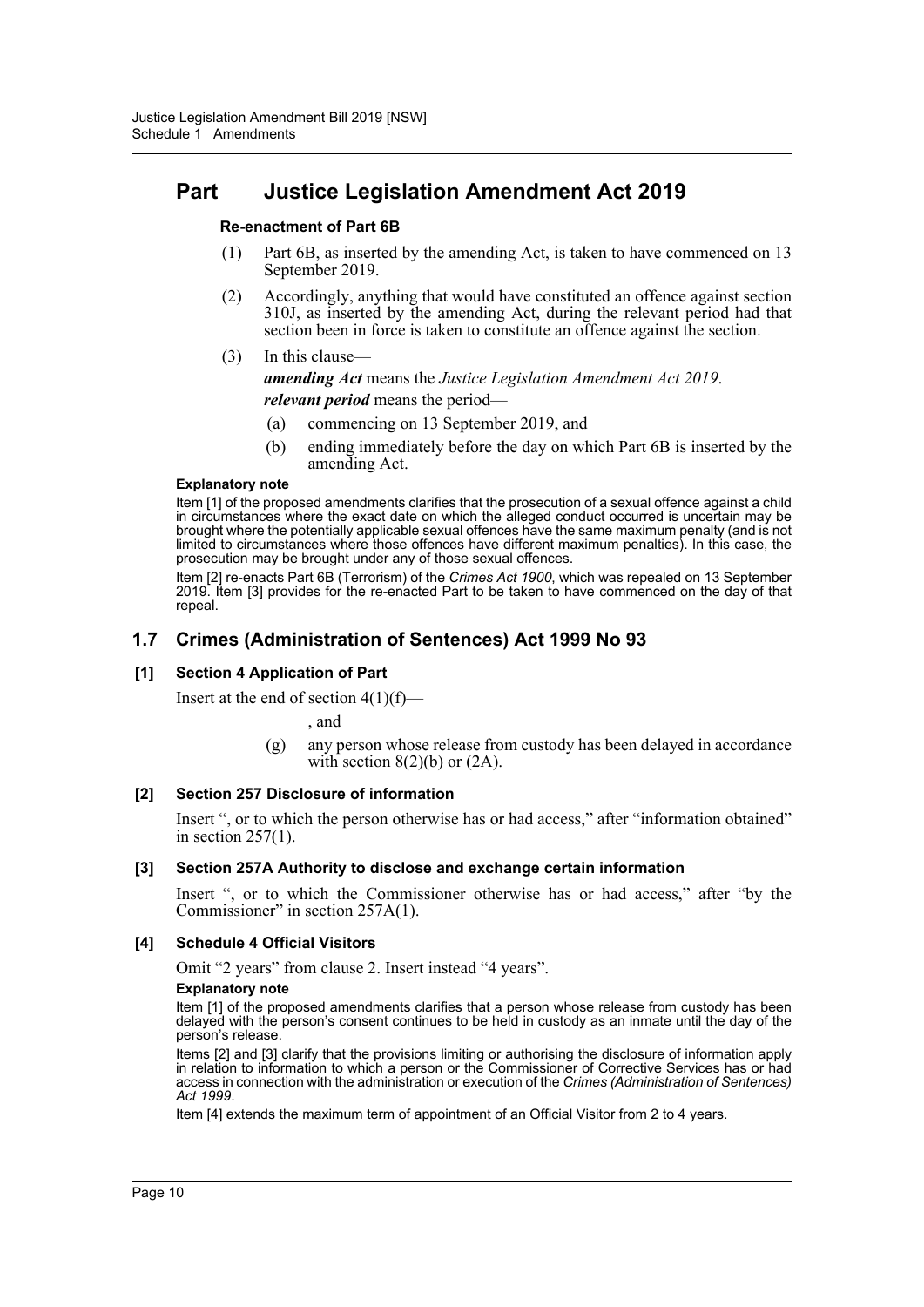# **1.8 Crimes (Sentencing Procedure) Act 1999 No 92**

## **[1] Part 4, Division 1A, Table**

Omit "5 years" from item 15B. Insert instead "9 years".

#### **[2] Schedule 2 Savings, transitional and other provisions**

Insert after clause 76—

#### **76A Action for breaches of expired suspended sentence orders**

- This clause applies to an order *(the suspended sentence order)* made under section 12 before its repeal by the amending Act suspending execution of a sentence of imprisonment and directing that the offender enter into a good behaviour bond, if—
	- (a) the bond was breached before the commencement day for the repeal of section 100, and
	- (b) the bond had expired before that day, and
	- (c) action in respect of the breach had not been commenced or completed before that day.
- (2) The breach of the bond may be dealt with or continue to be dealt with on or after that day under this Act and the regulations as if the amending Act had not been enacted.
- (3) If a court (under section 98 as previously in force but continuing to apply under subclause (2)) revokes the bond-
	- (a) the suspended sentence order ceases to have effect in relation to the sentence of imprisonment suspended by the order, and
	- (b) the court must either—
		- (i) order that the offender be sentenced or re-sentenced to imprisonment to be served in full-time detention, or
		- (ii) make an intensive correction order under this Act, as amended by the amending Act, in respect of the offence concerned, and
	- (c) this Act (including Part 4), as amended by the amending Act, applies to the sentencing or re-sentencing of the offender under this clause in the same way as it applies to the sentencing of an offender on a conviction, and
	- (d) section 24 applies to the sentencing or re-sentencing of the offender under this clause in the same way as it applies to the sentencing of an offender on a conviction, but taking into account—
		- (i) the fact that the offender has been the subject of the good behaviour bond, and
		- (ii) anything done by the offender in compliance with the offender's obligations under the good behaviour bond, and
	- (e) the offender who under this clause is sentenced or re-sentenced by a court for an offence has the same rights of appeal as the offender would have had if the offender had been sentenced by that court on being convicted of the offence.

#### **[3] Schedule 2**

Insert at the end of the Schedule, with appropriate Part and clause numbering—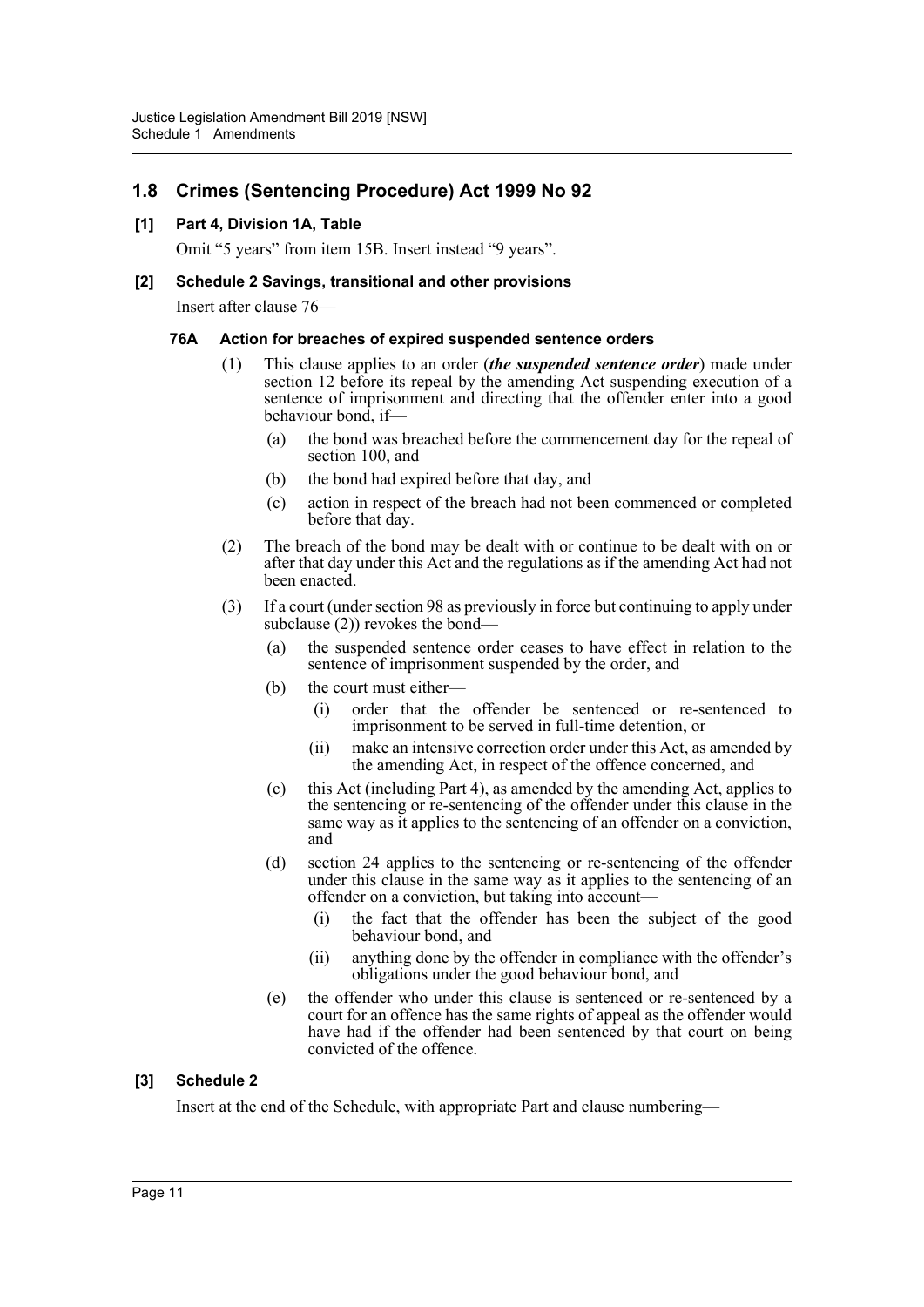# **Part Provision consequent on enactment of Justice Legislation Amendment Act 2019**

#### **Standard non-parole periods**

The Table to Division 1A of Part 4 of this Act, as in force immediately before its amendment by the *Justice Legislation Amendment Act 2019*, continues to apply in respect of an offence against section 203E of the *Crimes Act 1900* committed before that amendment.

#### **Explanatory note**

Item [1] of the proposed amendments increases the standard non-parole period for the bushfire arson offence under section 203E of the *Crimes Act 1900* from 5 to 9 years, consequent on the amendment made by the *Community Protection Legislation Amendment Act 2018* that increased the maximum penalty for the offence from imprisonment for 14 to 21 years. Item [3] inserts a transitional provision. Item [2] inserts a savings and transitional provision that allows the court to call up breaches of good behaviour bonds entered into in connection with suspended sentence orders that expired before the *Crimes (Sentencing Procedure) Amendment (Sentencing Options) Act 2017* commenced, which repealed provisions for the making of suspended sentence orders.

# **1.9 Criminal Procedure Act 1986 No 209**

#### **[1] Section 66 Charge certificates**

Insert "or an offence prosecuted by a Commonwealth prosecutor" after "Commonwealth" in section  $66(2)(b)$ .

#### **[2] Section 66(2A)**

Insert after section 66(2)—

(2A) In subsection (2), *Commonwealth prosecutor* means a person referred to in section 65(b) or a legal representative of a person referred to in that paragraph.

#### **[3] Section 72 Obligations of legal representative of accused**

Insert after section 72(2)—

(3) Subsection (2) applies only in respect of an offence to which Division 1A of Part 3 of the *Crimes (Sentencing Procedure) Act 1999* applies.

#### **[4] Section 74 Case conference certificate must be completed and filed**

Insert after section 74(4)—

- (5) A prosecutor or legal representative of an accused person is not required to comply with this section if all the offences to which the proceedings relate—
	- (a) are to be dealt with summarily, or
	- (b) are, for any other reason, not proceeding for committal by the Magistrate of the accused person for trial or sentence.

#### **[5] Section 76 Failure to complete case conference obligations**

Insert after section 76(4)—

(5) This section does not apply if the case conference certificate has not been filed in the circumstances set out in section 74(5).

#### **[6] Schedule 1 Indictable offences triable summarily**

Insert after clause 20 under Part 4 of Table 1—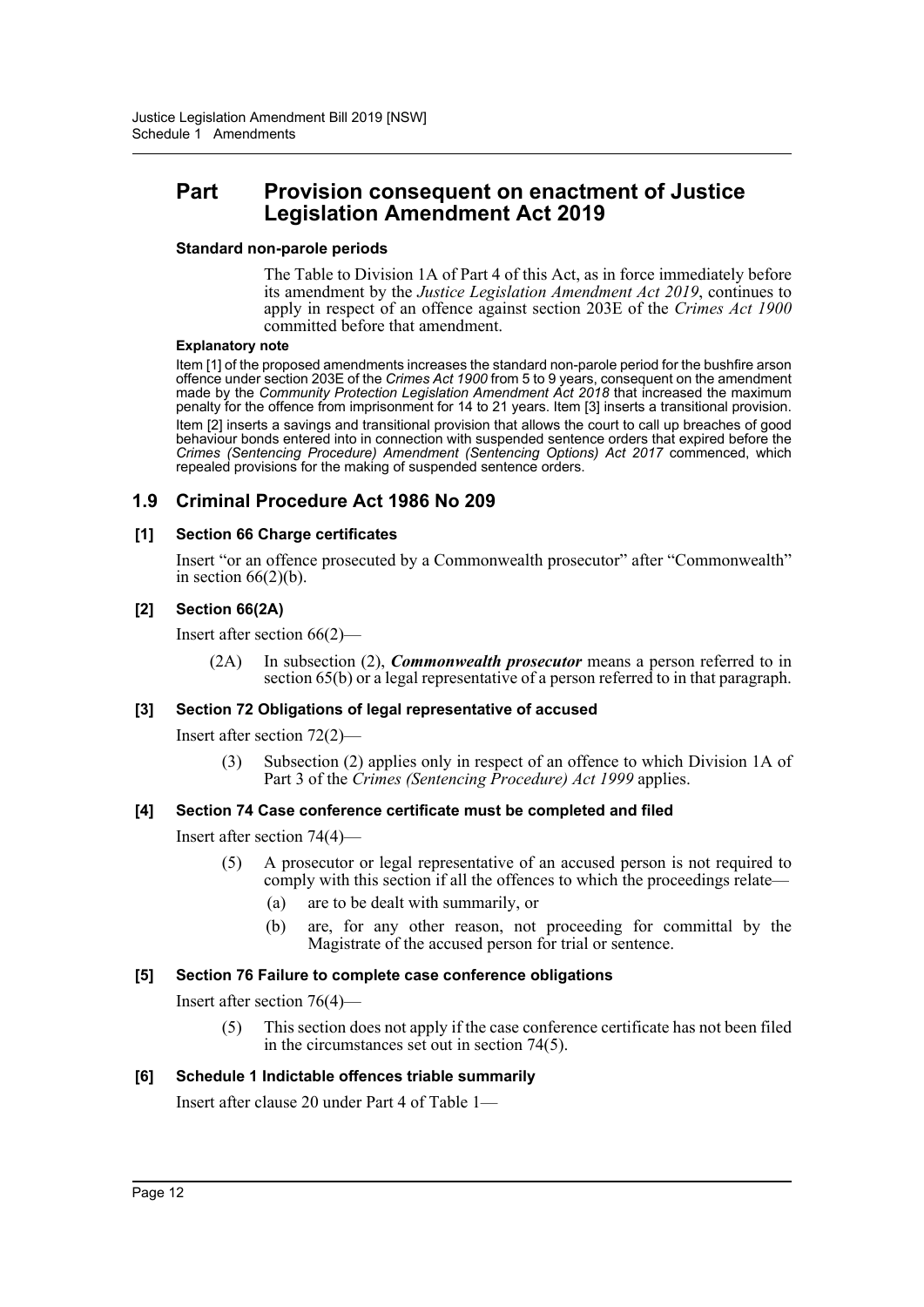#### **20AA Health Practitioner Regulation National Law (NSW)**

An offence under section 113, 115, 116, 117, 118, 119, 121, 122 or 123 of the *Health Practitioner Regulation National Law (NSW)*.

#### **[7] Schedule 1, Table 1**

Renumber and transfer clause 25 as clause 21C.

#### **[8] Schedule 1, Table 1**

Insert after clause 23—

#### **23A Point to Point Transport (Taxis and Hire Vehicles) Act 2016**

An offence under section 16 of the *Point to Point Transport (Taxis and Hire Vehicles) Act 2016*.

#### **[9] Schedule 1, Table 1**

Renumber clauses 23A (*Police Powers (Drug Premises) Act 2001*), 23AAA, 23AA, 23AB and 23B as clauses 23B, 23C, 23D, 23E and 23F, respectively.

#### **[10] Schedule 2 Savings, transitional and other provisions**

Omit "who was a child when an order was made under this clause" from clause 84(7).

Insert instead "to whom an order under subclause (2) applies".

#### **[11] Schedule 2, clause 84(7)**

Omit "before the conclusion of the proceeding concerned".

#### **Explanatory note**

Item [1] of the proposed amendments clarifies that, in the case of an offence prosecuted by the Commonwealth Director of Public Prosecutions, the prosecutor is not required to certify in the charge certificate that a certificate under section 15A of the *Director of Public Prosecutions Act 1986* has been received and considered. That section requires New South Wales law enforcement officers to disclose to the New South Wales Director of Public Prosecutions all relevant information, documents and other things obtained during an investigation of an offence and does not apply to Commonwealth law enforcement officers or the Commonwealth Director of Public Prosecutions. Item [2] makes a consequential amendment.

Item [3] clarifies that the obligation on a legal representative of an accused person to explain the penalties for the offence and the sentencing discount for a guilty plea under the *Crimes (Sentencing Procedure) Act 1999* does not extend to offences to which the sentencing discount does not apply. Under the *Crimes (Sentencing Procedure) Act 1999*, the sentencing discount does not apply to summary offences, Commonwealth indictable offences or certain indictable offences committed by a child.

Item [4] clarifies that there is no requirement for a case conference certificate to be filed in committal proceedings for an indictable offence if the offences to which the proceedings relate are to be dealt with summarily or if, for any other reason, they are not proceeding to the stage of committal for trial or sentence. Item [5] makes a consequential amendment.

Item [6] provides that certain indictable offences relating to a person's misuse of health practitioner titles and practice restrictions under the *Health Practitioner Regulation National Law (NSW)* may be tried summarily unless the prosecutor or the accused person elects to have the matter dealt with on indictment.

Item [8] provides that the indictable offence of engaging in unsafe conduct as a provider or driver of passenger services under the *Point to Point Transport (Taxis and Hire Vehicles) Act 2016* may be tried summarily unless the prosecutor or the accused person elects to have the matter dealt with on indictment.

Items [7] and [9] make consequential changes to numbering.

Items [10] and [11] relate to the scheme that enables a child complainant or prosecution witness in child sexual assault proceedings to give evidence by means of a pre-recorded hearing. The amendments clarify that a complainant or witness who is aged 16 or 17 years at the time the accused person was committed for trial or sentence is able to give evidence by means of a pre-recorded hearing in accordance with a court order, even if the child reaches the age of 18 years.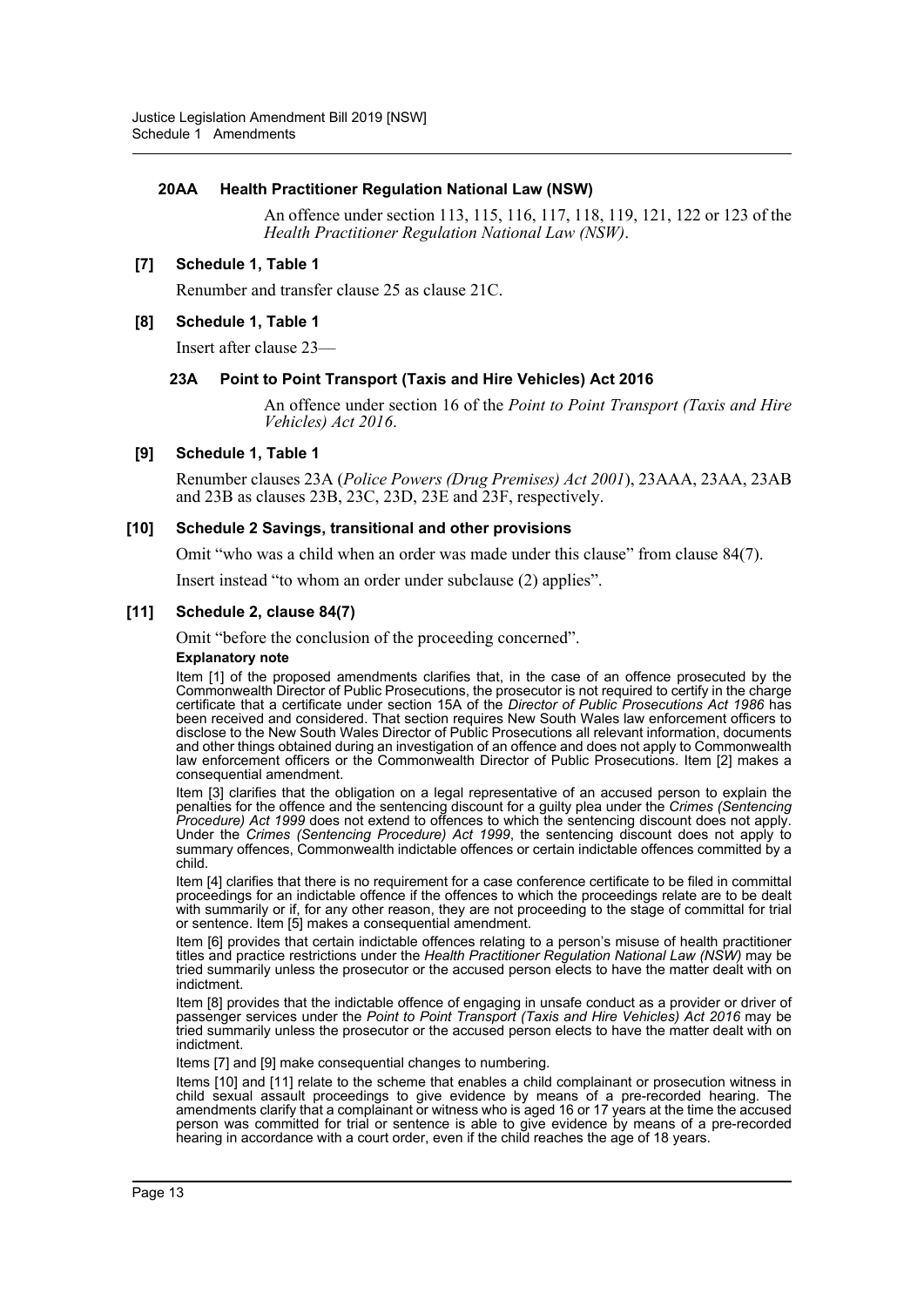# **1.10 Criminal Procedure Regulation 2017**

#### **Schedule 1 Forms**

Insert "*or an offence prosecuted by the Commonwealth Director of Public Prosecutions*" after "*Commonwealth*" in Form 1A.

#### **Explanatory note**

The proposed amendment updates a form as a consequence of the proposed amendment to section 66 of the *Criminal Procedure Act 1986* in this Schedule.

## **1.11 Defamation Act 2005 No 77**

#### **[1] Schedule 1 Additional publications to which absolute privilege applies**

Insert at the end of clause 18(d)—

, or

- (e) in a report of a compliance audit under section 256 of the *Legal Profession Uniform Law (NSW)*—
	- (i) by a person or body referred to in paragraph (a) to a person or body referred to in that paragraph, pursuant to section 256 of that Law, or
	- (ii) by a person appointed under section 256 of that Law to conduct the compliance audit the subject of the report, to a person or body referred to in paragraph (a), pursuant to that section.

#### **[2] Schedule 1**

Insert at the end of the Schedule, with appropriate clause numbering—

#### **Matters relating to Independent Planning Commission and former Planning Assessment Commission**

- (1) Without limiting section 27(2)(a)–(c), matter that is published by the Independent Planning Commission or the former Planning Assessment Commission in a report or other document (including an audio/video record, an audio record or a transcription record)—
	- (a) under the *Environmental Planning and Assessment Act 1979*, or
	- (b) under section 10, 21 or 26 of the *Greater Sydney Commission Act 2015* or section 34, 36, 71 or 78 of the *Heritage Act 1977*.
- (2) In this clause—

*former Planning Assessment Commission* means the Planning Assessment Commission of New South Wales constituted under section 23B of the *Environmental Planning and Assessment Act 1979*, as in force before its repeal by the *Environmental Planning and Assessment Amendment Act 2017*.

*Independent Planning Commission* means the Independent Planning Commission of New South Wales constituted under section 2.7 of the *Environmental Planning and Assessment Act 1979*.

#### **Explanatory note**

Item [1] of the proposed amendments extends the defence of absolute privilege afforded to certain publications under the *Legal Profession Uniform Law (NSW)* to matter that is published in a report of a compliance audit of a law practice under that Law—

- (a) by or to the Bar Council or the Law Society Council, any members, committees or subcommittees of those Councils, the Bar Association, the Law Society or the Legal Services Commissioner, or any members of staff of any of those persons or bodies, or
- (b) by a person appointed under that Law to conduct the compliance audit the subject of the report, to a body or person referred to in paragraph (a).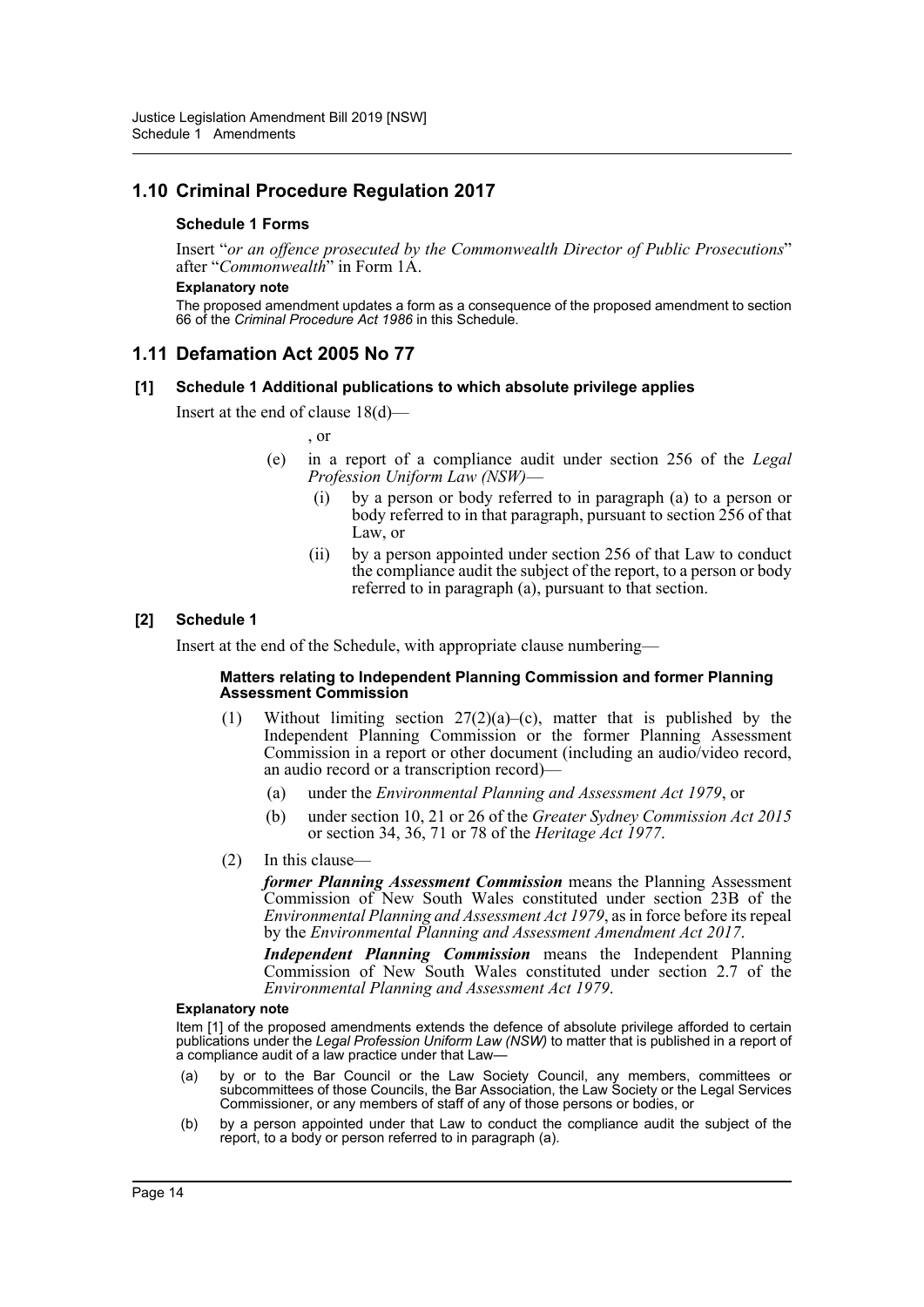Item [2] confers a defence of absolute privilege to the publication of defamatory matter, for matter published by the Independent Planning Commission or its predecessor, the Planning Assessment Commission, in a report or other document (including an audio/video record, an audio record or a transcription record) under the *Environmental Planning and Assessment Act 1979* or certain provisions of the *Greater Sydney Commission Act 2015* or the *Heritage Act 1977*.

# **1.12 Drug Misuse and Trafficking Act 1985 No 226**

#### **[1] Schedule 1**

Omit "except where Schedule Four of the Poisons List applies" wherever occurring in the matter relating to "Amylobarbitone", "Dextropropoxyphene", "Difenoxin", matter relating to "Amylobarbitone", "Dextropropoxyphene", "Difenoxin", "Pentobarbitone" and "Phenylpropanolamine".

#### **[2] Schedule 1**

Omit "except where Schedule Two, Three or Four of the Poisons List applies" wherever occurring in the matter relating to "Codeine" and "Dihydrocodeine".

#### **[3] Schedule 1**

Omit "except where Schedule Three or Four of the Poisons List applies" wherever occurring in the matter relating to "Diphenoxylate" and "Pseudoephedrine".

#### **[4] Schedule 1**

Omit "except where Schedule Two or Four of the Poisons List applies" wherever occurring in the matter relating to "Ethylmorphine" and "Pholcodine".

#### **[5] Schedule 1**

Omit "except the alkaloids noscapine where Schedule Two of the Poisons List applies and papaverine where Schedule Two or Four of the Poisons List applies" from the matter relating to "Opium".

#### **[6] Schedule 1**

Omit the matter relating to "Opium, prepared".

#### **Explanatory note**

Section 8 of the *Drug Misuse and Trafficking Act 1985* (the *Drug Act*) provides that nothing in the Drug Act renders unlawful anything done in accordance with the *Poisons and Therapeutic Goods Act 1966* (the *Poisons Act*). The proposed amendments remove references in the Drug Act to the Poisons List, which is made under the Poisons Act and are therefore unnecessary.

# **1.13 Justices of the Peace Act 2002 No 27**

#### **[1] Section 3 Definitions**

Insert in alphabetical order—

*Secretary* means the Secretary of the Department of Communities and Justice.

#### **[2] Sections 4(3)(b) and 11(4)**

Omit "Director-General of the Attorney General's Department" wherever occurring. Insert instead "Secretary".

#### **[3] Section 4 Appointment of justices of the peace**

Omit section 4(5).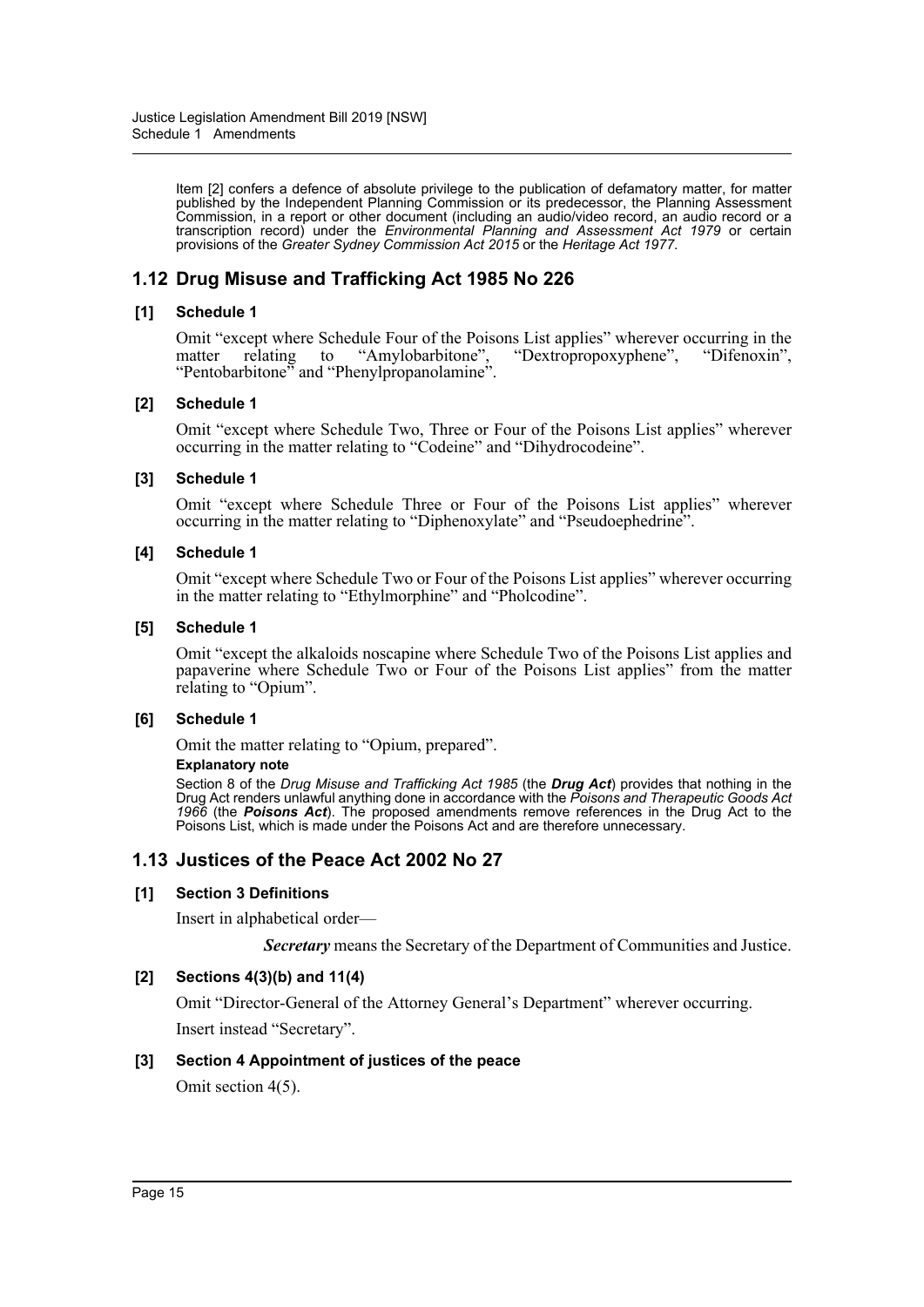## **[4] Section 12A**

Insert after section 12—

#### **12A Delegation**

The Secretary may delegate the exercise of any function of the Secretary under this Act or the regulations (other than this power of delegation) to—

- (a) a Public Service senior executive, within the meaning of the *Government Sector Employment Act 2013*, assigned to a role in the Department of Communities and Justice, or
- (b) another employee of the Department of Communities and Justice who the Secretary considers a sufficiently senior member of the Department's staff to exercise the function.

## **[5] Section 13A**

Insert after section 13—

#### **13A Use of retirement title**

- (1) A person may apply to the Secretary in writing for an authority to use the title "JP (Retired)" after the person's name if the person-
	- (a) has ceased to hold office as a justice of the peace (whether before or after the commencement of this section), and
	- (b) was 65 years or older when the person ceased to hold that office, and
	- (c) held office as a justice of the peace for at least 10 consecutive years before ceasing to hold that office.
- (2) The Secretary must not grant an authority unless satisfied that the person is of good character.
- (3) The Secretary may cancel an authority by notice in writing to the person if—
	- (a) the Secretary is satisfied that the person is not of good character, or
	- (b) the person notifies the Secretary in writing that the person no longer wishes to use the title.
- (4) The granting of an authority does not authorise the person to exercise any of the functions of a justice of the peace.
- (5) The regulations may make provision for or with respect to the use of retirement titles.

#### **Explanatory note**

Items [1] and [2] of the proposed amendments update references to the Secretary of the Department of Communities and Justice.

Item [4] enables the Secretary of the Department of Communities and Justice to delegate the exercise of the Secretary's functions under the *Justices of the Peace Act 2002* or its regulations to a senior member of staff of the Department. Item [3] makes a consequential amendment.

Item [5] enables the Secretary of the Department of Communities and Justice to authorise former justices of the peace who ceased to hold that office at the age of 65 years or older, and who had held that office for at least 10 consecutive years before ceasing to hold that office, to use the title "JP (Retired)" after their names.

# **1.14 Land and Environment Court Act 1979 No 204**

#### **Section 18 Class 2—local government and miscellaneous appeals and applications**

Insert after section 18(i)—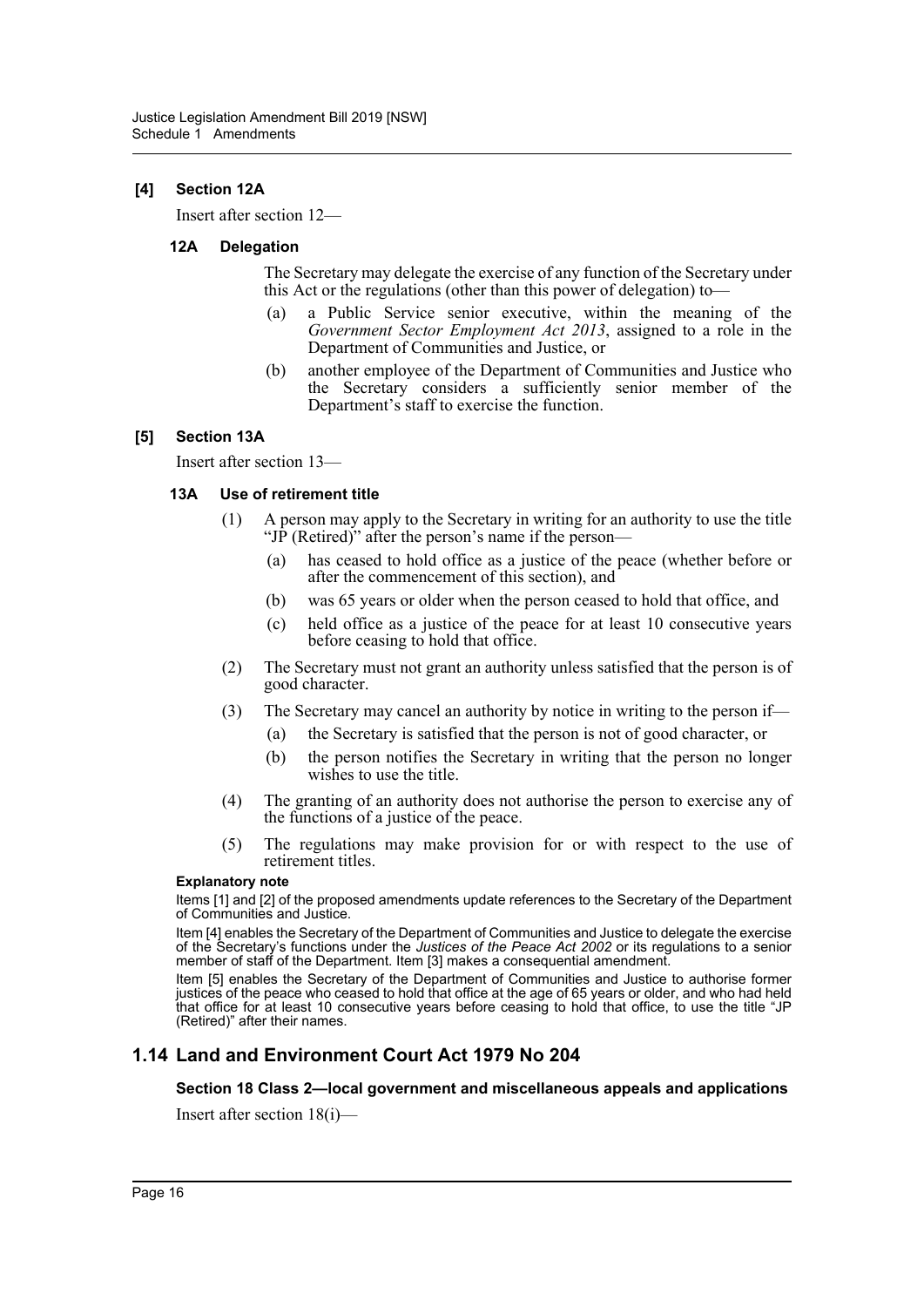(j) despite any other provision of this Division—appeals under any Act to the Court against building product rectification orders made under the *Building Products (Safety) Act 2017*.

#### **Explanatory note**

The proposed amendment clarifies that appeals under Acts against building product rectification orders fall within Class 2 of the jurisdiction of the Land and Environment Court (ie similar to local government appeals), only. Currently, these appeals fall within other classes under other environment and local government legislation.

# **1.15 Law Enforcement (Powers and Responsibilities) Act 2002 No 103**

#### **[1] Section 59 Application of Division**

Insert "(other than section 61A)" after "Division" where firstly occurring in section 59(1).

#### **[2] Section 59(3)**

Insert "61A," after "sections" where firstly occurring.

## **[3] Section 61A**

Insert after section 61—

#### **61A Application for notice to produce documents**

- (1) Despite sections 60 and 61, a person may apply for a notice to produce documents by email and any other method authorised by the regulations and in the form prescribed by the regulations.
- (2) An eligible issuing officer must not issue the notice unless the information given by the applicant in or in connection with the application is verified by affidavit.
- (3) An application for a notice to produce documents may also be made under section 60 or 61, if applicable.

#### **Explanatory note**

The proposed amendments provide for applications for notices to produce documents to be able to be made by email and any other method authorised by the regulations at all times. Currently, these applications must be made in person or, if the notice is required urgently and cannot be applied for in person, may be made by telephone.

# **1.16 Law Enforcement (Powers and Responsibilities) Regulation 2016**

#### **[1] Clause 4 Form of application for warrant or notice to produce**

Omit "and" from clause  $4(1)(g)$ .

#### **[2] Clause 4(1)(h)**

Omit the paragraph.

#### **[3] Clause 4(1A)**

Insert after clause 4(1)—

(1A) An application for a notice to produce documents issued under Division 3 of Part  $\overline{5}$  of the Act is to be made in the form of Part 1 of Form 8.

#### **[4] Schedule 1 Forms**

Omit "4(1)(h)" from Form 8. Insert instead "4(1A)".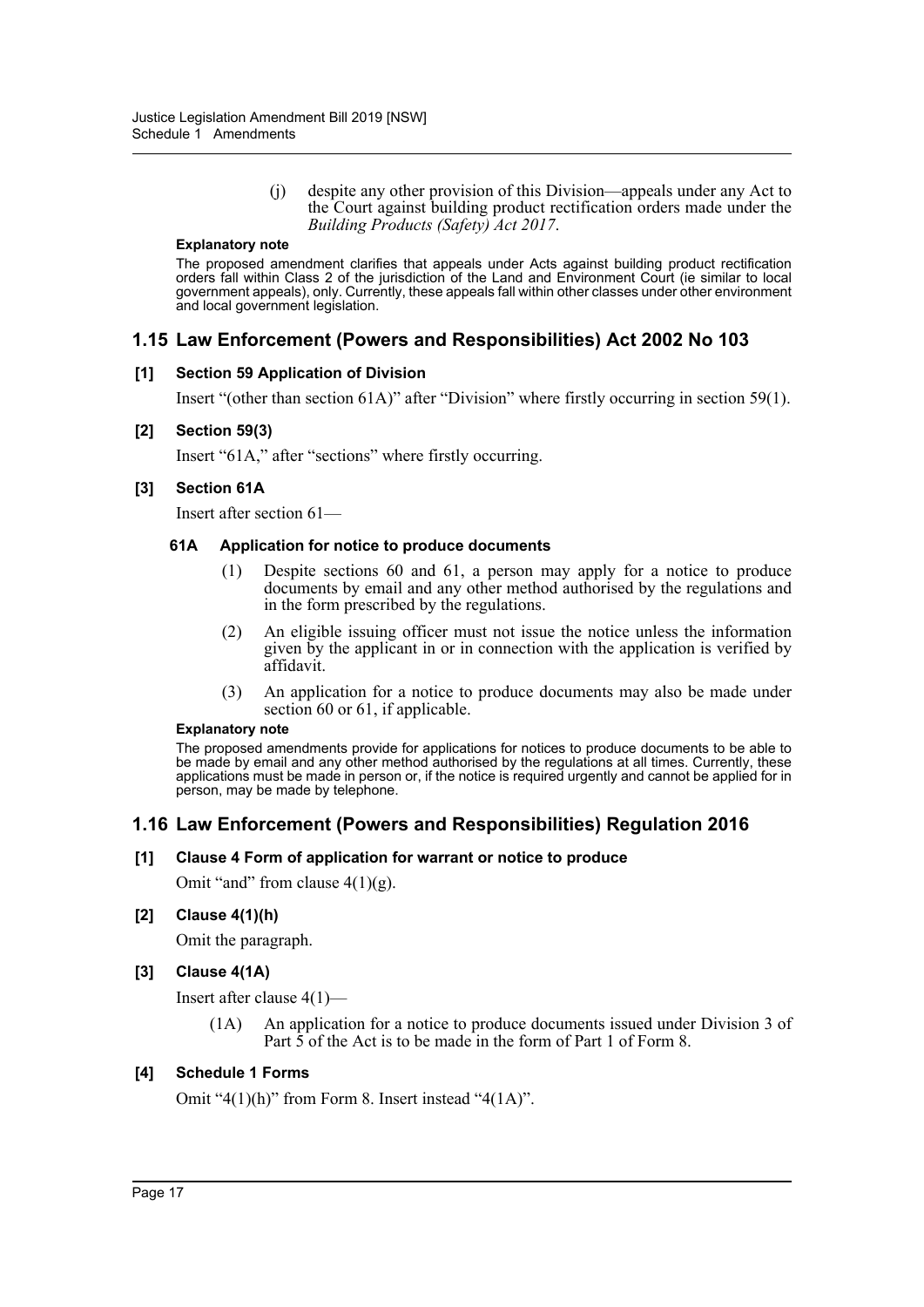#### **[5] Schedule 1, Form 8**

Omit "*not made in person*" from Part 2. Insert instead "*made by telephone*".

## **Explanatory note**

The proposed amendments are consequential on certain proposed amendments to the *Law Enforcement (Powers and Responsibilities) Act 2002* in this Schedule.

# **1.17 Legal Aid Commission Act 1979 No 78**

#### **Schedule 3 Procedure of Board**

Omit "within 14 days after the date on which" from clause 9(2).

Insert instead "with reasonable promptness after".

#### **Explanatory note**

The proposed amendment replaces the 14 day time frame within which the minutes of a meeting of the Board of the Legal Aid Commission of New South Wales are currently required to be submitted to the Minister, with the requirement that the minutes be submitted with reasonable promptness after the meeting.

# **1.18 Oaths Act 1900 No 20**

#### **Section 26A Witnessing of documents for other jurisdictions**

Insert ", or witness the execution of a document," after "statutory declaration".

#### **Explanatory note**

The proposed amendment enables justices of the peace to witness the execution of documents for use in any other State or Territory or the Commonwealth if permitted by the jurisdiction concerned.

# **1.19 Point to Point Transport (Taxis and Hire Vehicles) Act 2016 No 34**

#### **Section 136 Nature of proceedings for offences**

Omit "are to be taken on indictment" from section 136(2).

Insert instead "may be taken on indictment".

#### **Explanatory note**

The proposed amendment provides that the indictable offence of engaging in unsafe conduct as a provider or driver of passenger services may be dealt with summarily or on indictment.

# **1.20 Sheriff Act 2005 No 6**

#### **[1] Section 4 Sheriff's functions**

Insert at the end of the section—

(2) The Sheriff also has and may exercise functions conferred or imposed on the Sheriff by or under an Act or law of the Commonwealth, another State or a Territory (including functions conferred by way of delegation).

#### **[2] Section 5 Delegation of Sheriff's functions**

Insert at the end of the section—

- (2) Despite subsection (1), the Sheriff may delegate a function conferred or imposed on, or delegated to, the Sheriff by or under an Act or law of the Commonwealth, another State or a Territory, only if—
	- (a) the Act or law conferring or imposing the function on the Sheriff allows the Sheriff to delegate the function, or
	- (b) in relation to a function that is delegated—the delegation conferring the function on the Sheriff allows the Sheriff to subdelegate the function.